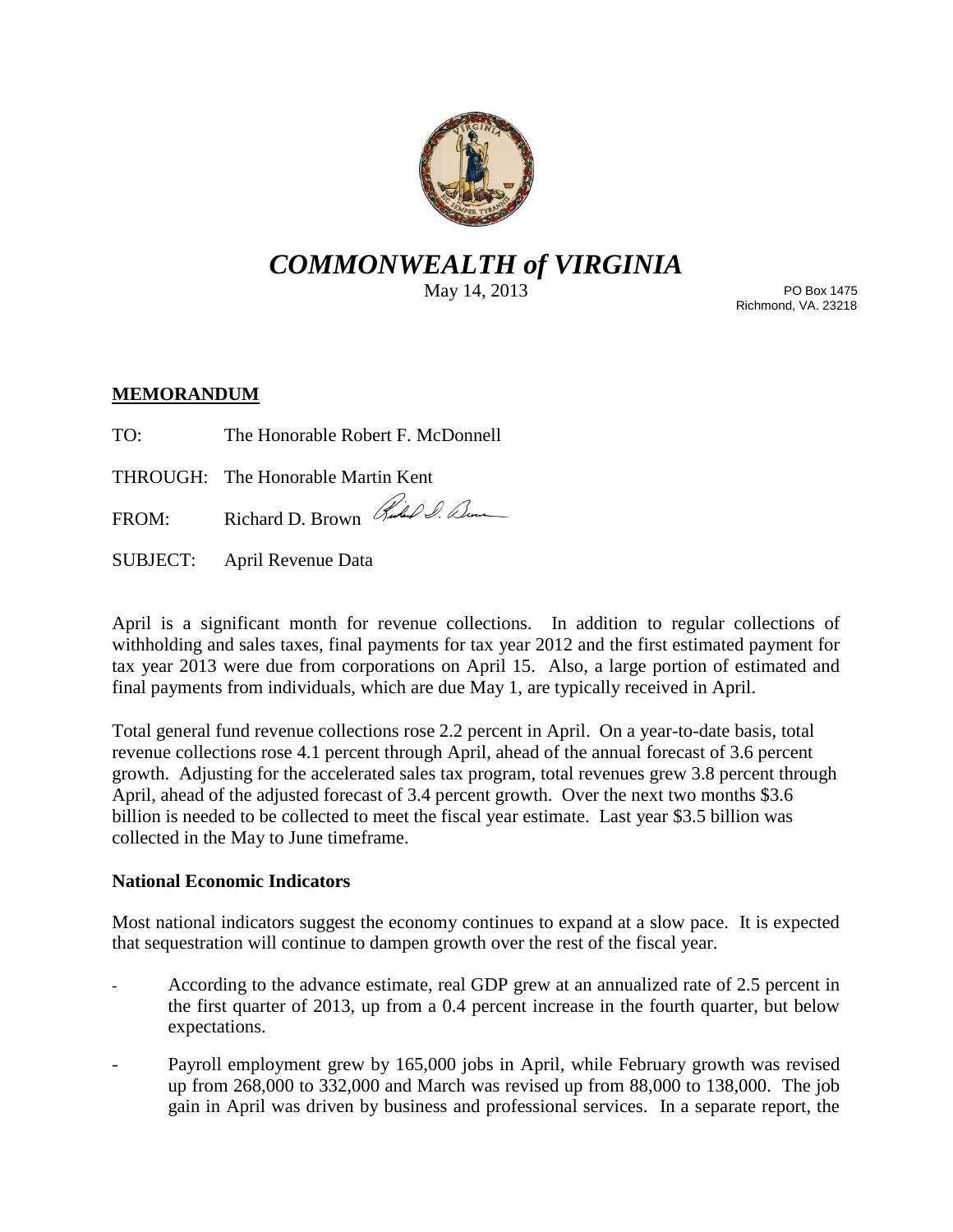unemployment fell slightly from 7.6 to 7.5 percent as the labor force participation rate remained steady.

- Initial claims for unemployment fell by 4,000 to 323,000 during the week ending May 4, the lowest level since the recession began in late 2007. The four-week moving average fell by 6,250 to 337,000.
- The Conference Board's index of leading indicators fell 0.1 percent in March, only the second decline in seven months. The drop was driven by declining consumer expectations and building permits. The leading indicator is consistent with continued slow economic growth.
- The Conference Board's index of consumer confidence jumped from 61.9 to 68.1 in April, exceeding expectations. Both components increased in April, but views of future conditions drove the gain. The index has been volatile recently, probably due to the uncertainty of government policy, including sequestration.
- Activity in the manufacturing sector further slowed in April, with the Institute of Supply Management index decreasing from 51.3 to 50.7, barely remaining in expansionary territory.
- The CPI fell 0.2 percent in March, and stands 1.5 percent above March 2012. Core inflation (excluding food and energy prices) rose 0.1 percent in March, and has increased 1.9 percent from March 2012.
- The Federal Reserve announced at its April meeting that it will keep the federal funds target rate at 0.0 to 0.25 percent, and continued its quantitative easing program.

## **Virginia Economy**

In Virginia, payroll employment rose 0.9 percent in March from March of last year. Northern Virginia posted job growth of 1.3 percent; Hampton Roads rose 1.7 percent; and Richmond-Petersburg rose 1.4 percent. The unemployment rate in the Commonwealth fell 0.5 percentage point to 5.2 percent in March and is 0.8 percentage point below March 2012, and the lowest level since December 2008.

The Virginia Leading Index rose 0.5 percent in March after increasing 0.2 percent in February. Increasing auto registrations and future employment were partially offset by a decline in building permits and the U.S. leading index and a modest increase in initial claims. The Leading Indexes increased in nine of the eleven metro areas, but contracted in Charlottesville and Harrisonburg.

#### **April Revenue Collections**

Total general fund revenue collections rose 2.2 percent in April. On a year-to-date basis, total revenue collections rose 4.1 percent through April, ahead of the annual forecast of 3.6 percent growth. Adjusting for the accelerated sales tax program, total revenues grew 3.8 percent through April, ahead of the adjusted forecast of 3.4 percent growth.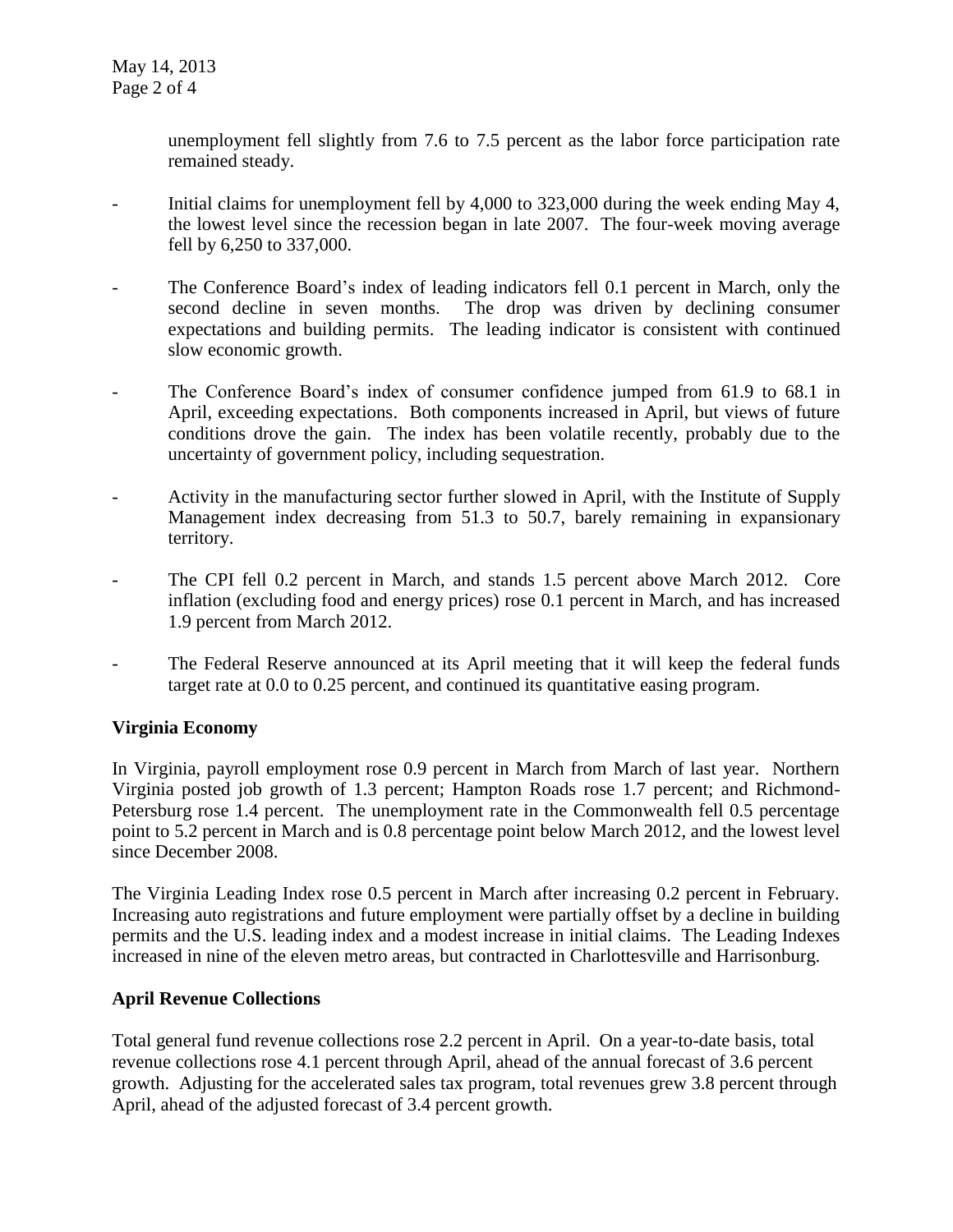May 14, 2013 Page 3 of 4

*Net Individual Income Tax (68% of general fund revenues)*: Through April, collections of net individual income tax rose 5.0 percent from the same period last year, ahead of the annual estimate of 4.5 percent growth. Performance in each component of individual income tax is as follows:

*Individual Income Tax Withholding (63% of general fund revenues)*: Collections of payroll withholding taxes rose 7.0 percent in April, with a small portion of the growth due to one additional deposit day as compared to April of last year. Year-to-date, withholding collections rose 3.1 percent compared with the same period last year, close to the projected annual growth rate of 3.3 percent.

*Individual Income Tax Nonwithholding (15% of general fund revenues)*: April is a significant month in collections of this source. Final payments for tax year 2012 and the first estimated payment for tax year 2013 are both due May 1.

A total of \$611.1 million in nonwithholding was collected in April, compared with \$616.9 million in April of last year, a decline of 0.9 percent. To date, about 70 percent of the nonwithholding forecast has been collected, and year-to-date collections are 5.7 percent ahead of the same period last year, trailing the annual estimate of 6.8 percent growth.

Typically, a large portion of final payments due May 1 are received in April; however, the amount varies from year to year. Estimated and final payments will continue to be processed in May. Therefore, April and May collections must be analyzed together to accurately assess growth in this source. The final estimated payment for this fiscal year is due June 15.

*Individual Income Tax Refunds*: TAX issued \$472.3 million in refunds in April compared with \$473.3 million last year. Year-to-date, refunds have fallen 4.2 percent, lagging the annual estimate of 0.4 percent growth.

Since the filing season began on January 1, TAX has issued 2.3 million refunds compared with 2.4 million in the same period last year. The average size of refunds is 0.9 percent lower than last year.

*Sales Tax (20% of general fund revenues)*: Collections of sales and use taxes, reflecting March sales, were flat in April. On a year-to-date basis, collections have risen 3.6 percent through April, slightly trailing the annual estimate. Adjusting for the partial repeal of the accelerated sales tax program, sales tax collections have grown by 2.2 percent year-to-date, lagging the economic-base forecast of 3.2 percent growth.

*Corporate Income Tax (5% of general fund revenues)*: In April, corporations made their first estimated payment for tax year 2013, and made either a final or extension payment for tax year 2012. Collections of corporate income tax were \$145.9 million in April, compared with \$162.3 million in April of last year. Year-to-date collections in this source have fallen 8.2 percent from the same period last year, lagging the estimate of a 4.5 percent decline.